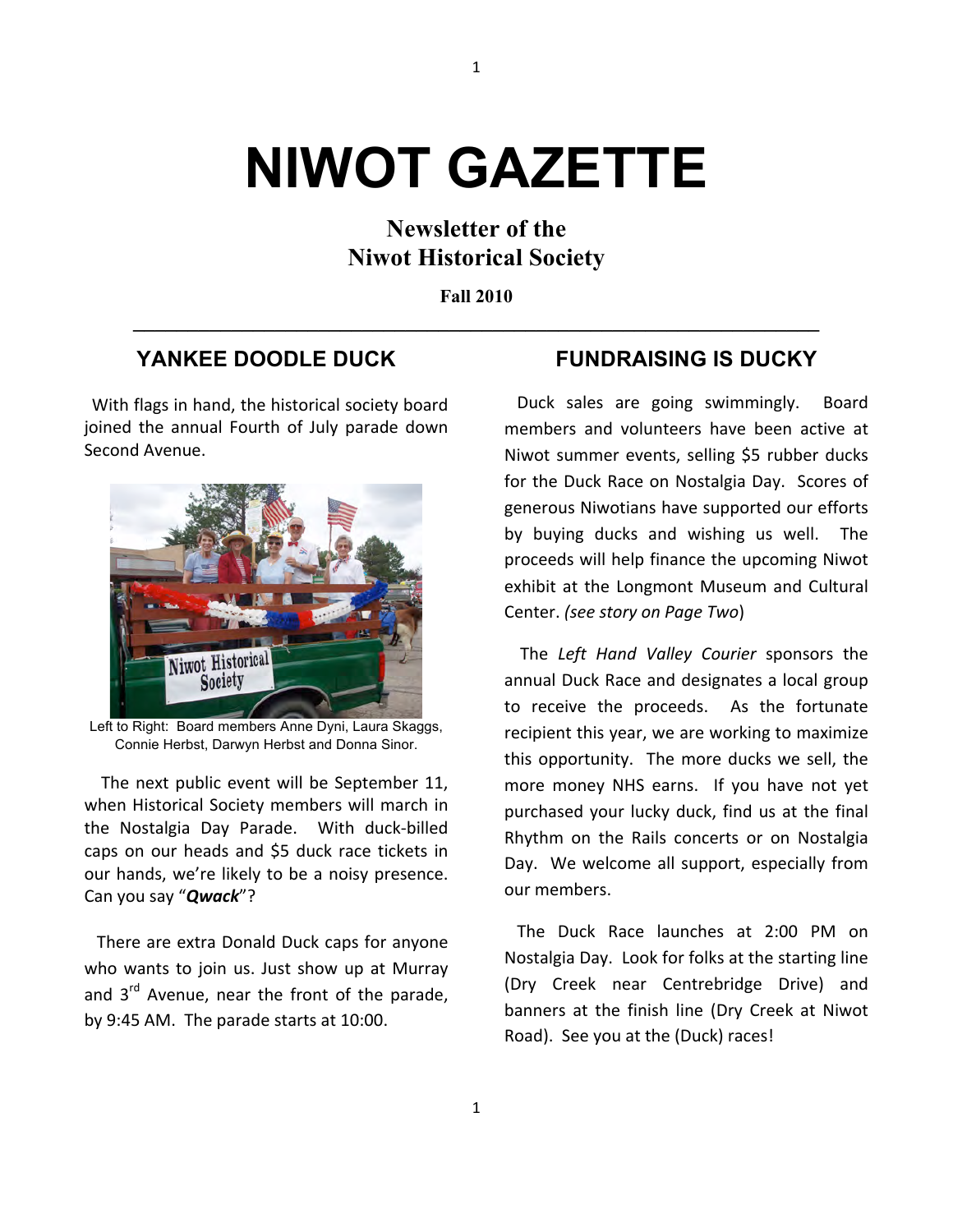## **DINNER ON THE FARM**

Who says you have to pay a fortune to dine in a farm yard and rub elbows with a cow!

If you're a member of the Niwot Historical Society, all you have to do is bring your appetite, a prospective NHS member, and a potluck dish to the historical society's first annual Harvest Potluck Picnic on October 16<sup>th</sup>.

The board of directors invites you to join your fellow members and their friends for some farm fun and food at Laura and David Skaggs' farm at 7428 North 73<sup>rd</sup> Street, northwest of Niwot.

There will be lawn games and conversation with old friends and new from 4:00 until 5:30 PM, followed by supper at 5:30. Meat and lemonade will be provided. We ask that you bring a salad, side dish or dessert to share. We'll end the evening with a bonfire at dusk then head for home at 7:00.

We would like you to reserve the date and be thinking about who you will invite as a prospective member.



We hope to see everyone "down on the farm" on October  $16^{th}$  for some fun!

You can RSVP to Laura at 303-682-0468 anytime before October  $9<sup>th</sup>$ . Please leave a message indicating the number of people in your party and whether you plan to bring a salad, side dish, or dessert.

#### **UPCOMING NIWOT EXHIBIT**

Plans continue for the Niwot exhibit which will open at the Longmont Museum and Cultural Center next March. Specific subject areas being emphasized are people and community, agriculture, the railroad, and businesses. While the historical society has many photographs to interpret these areas, we have far fewer Niwot artifacts to draw upon.



This Niwot Military Band uniform dates from 1913 and is one of our treasured artifacts.

As exhibit plans continue, we anticipate asking the community to loan artifacts for the duration of the exhibit. If you have any interesting family memorabilia which would help illustrate any of the four subject areas listed above, please contact Anne Dyni. The Longmont museum staff will determine which items might be of interpretive value. Credit to the individual would be given for each item used in the display.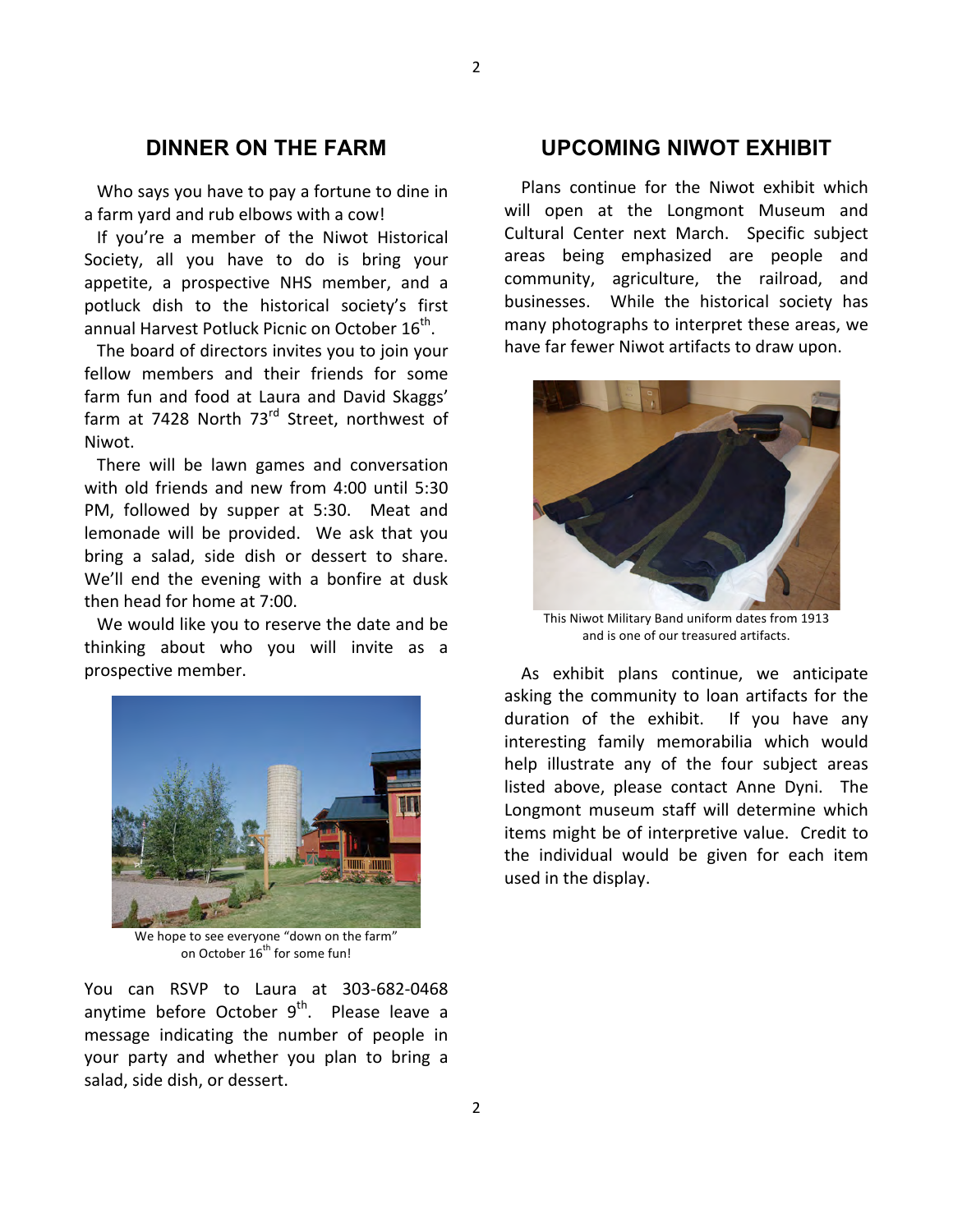#### **NIWOT VIDEO SHOWING**

If you missed seeing Anne Dyni's video "Niwot, Colorado: Echoes from a Railroad Town" at our 2008 annual meeting, you will have the opportunity to view it on Nostalgia Day, September 11. It will be running continuously between 11:00 am and 2:00 pm. in the Left Hand Grange Hall kitchen. Drop by at your convenience.



This is just one of the many NHS photos used in the production of the Niwot video. **\_\_\_\_\_\_\_\_\_\_\_\_\_\_\_\_\_\_\_\_\_\_\_\_\_\_\_\_\_\_\_\_\_\_\_\_\_\_**

## **HOSTING HISTORIC BOULDER**

Our Walking Tour docents geared up for a tour of Old Town Niwot on August 25, when twentytwo members of Historic Boulder came to town. HB offers their members tours to various historic sites around Boulder County, and it was Niwot's turn to play host this time.

If you know of a group who would like a similar tour of Niwot, or if you would like to take the tour yourself, contact Laura at 303-682-0468.

## **LATEST ARTIFACT DONATION**

Instead of being stored away in an archival box, our latest artifact donation will be on public display indefinitely.



Created in 2004 for a Nostalgia Day quilt show, this quilted wall hanging illustrates sixteen historic themes from Niwot's history.

Beginning in September, customers at Niwot Market can view the quilted wall hanging which was created for the 2004 Nostalgia Day quilt show. Its sixteen finely stitched quilt blocks depict everything from Chief Niwot, Niwot Youth Sports, the caboose and historic Second Avenue to our own firehouse-museum.

The quilt was hand stitched by seven talented Niwotians, three of whom are members of the Niwot Historical Society; Emily DeCillis (who spearheaded the project), Janice Stutts and Dorinda Dembroski.